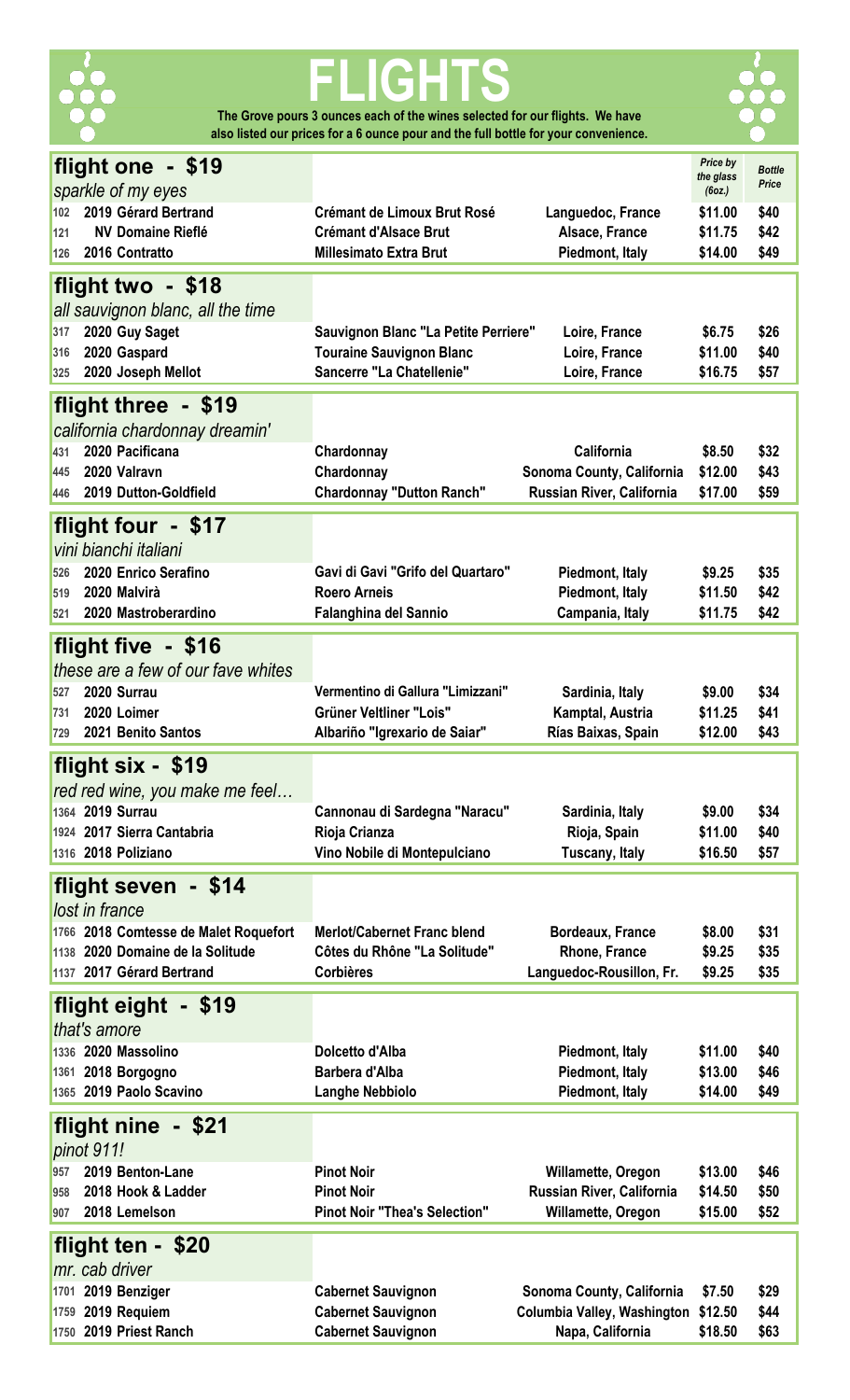

# **WES BY THE GLASS**



**Price**

### **glass pours are 6 ounces\* (1/4th of a bottle)**

# **SPARKLING WINES Example 20 ON SOLUTION Bottle Bottle Bottle Bottle Bottle**

- **NV** Mistinguett **Ca**
- 
- 
- 
- 

| 403 | 2019 Hogue                  | Chardonnay                        |
|-----|-----------------------------|-----------------------------------|
| 205 | 2020 Mont Gravet            | Rosé (it's pink!)                 |
| 508 | <b>2020 Riff</b>            | <b>Pinot Grigio</b>               |
| 728 | 2020 Esporão                | <b>Vinho Verde "Bico Amarelo</b>  |
| 317 | 2020 Guy Saget              | <b>Sauvignon Blanc "La Petite</b> |
| 300 | 2021 Ponga                  | <b>Sauvignon Blanc</b>            |
| 431 | 2020 Pacificana             | Chardonnay                        |
| 724 | 2020 August Kesseler        | <b>Riesling Kabinett "R"</b>      |
| 527 | 2020 Surrau                 | Vermentino di Gallura "Limiz      |
| 526 | 2020 Enrico Serafino        | Gavi di Gavi "Grifo del Qua       |
| 509 | 2020 Livon                  | <b>Pinot Grigio</b>               |
| 316 | 2020 Gaspard                | <b>Touraine Sauvignon Blanc</b>   |
| 731 | 2020 Loimer                 | <b>Grüner Veltliner "Lois"</b>    |
| 519 | 2020 Malvirà                | Roero Arneis                      |
| 521 | 2020 Mastroberardino        | <b>Falanghina del Sannio</b>      |
| 445 | 2020 Valravn                | Chardonnay                        |
| 729 | 2021 Benito Santos          | Albariño "Igrexario de Saia       |
| 449 | 2019 Domaine de la Meuliere | <b>Chablis</b>                    |
| 325 | 2020 Joseph Mellot          | Sancerre "La Chatellenie"         |
| 446 | 2019 Dutton-Goldfield       | <b>Chardonnay "Dutton Ranch</b>   |

# **RED WINES 6 oz. pour Bottle**

|      |               | 2110 2018 Foppiano                     |
|------|---------------|----------------------------------------|
|      |               | 1500 2018 Belasco de Baquedano         |
|      |               | 1701 2018 Benziger                     |
|      |               | 1766 2018 Comtesse de Malet Roquefort  |
|      | 900 2018 Hahn |                                        |
|      |               | 1364 2019 Surrau                       |
|      |               | 1138 2020 Domaine de la Solitude       |
|      |               | 1137 2017 Gérard Bertrand              |
|      |               | 1359 2018 Ciacci Piccolomini d'Aragona |
| 2101 |               | <b>NV Marietta Cellars</b>             |
|      |               | 1924 2016 Sierra Cantabria             |
|      |               | 1336 2019 Massolino                    |
|      |               | 1344 2017 Castelvecchi                 |
|      |               | 1700 2018 Pedroncelli                  |
|      |               | 1759 2018 Requiem                      |
|      |               | 1501 2018 Clos de los Siete            |
|      |               | 1361 2018 Borgogno                     |
|      |               | 957 2019 Benton-Lane                   |
|      |               | 1365 2019 Paolo Scavino                |
|      |               | 958 2018 Hook & Ladder                 |
|      |               | 907 2018 Lemelson                      |
|      |               | 1316 2018 Poliziano                    |
|      |               | 1750 2018 Priest Ranch                 |
|      |               | 1135 2018 Château L'Hospitalet         |
|      |               | 1748 2018 Vineyard 29                  |

|     | <b>SPARNLING WINES</b>   |                               |                   | 6 oz. pour | Price |
|-----|--------------------------|-------------------------------|-------------------|------------|-------|
| 112 | <b>NV Mistinguett</b>    | <b>Cava Brut Nature</b>       | Penedès, Spain    | \$7.00     | \$27  |
| 114 | <b>NV Adriano Adami</b>  | Prosecco "Garbèl"             | Treviso, Italy    | \$9.25     | \$35  |
|     | 102 2019 Gérard Bertrand | Crémant de Limoux Brut Rosé   | Languedoc, France | \$11.00    | \$40  |
| 121 | <b>NV Domaine Rieflé</b> | <b>Crémant d'Alsace Brut</b>  | Alsace, France    | \$11.75    | \$42  |
|     | 126 2016 Contratto       | <b>Millesimato Extra Brut</b> | Piedmont, Italy   | \$14.00    | \$49  |

|     |           | <b>WHITE WINES</b>          |                                       |                                    | 6 oz. pour | <b>Bottle</b><br><b>Price</b> |
|-----|-----------|-----------------------------|---------------------------------------|------------------------------------|------------|-------------------------------|
| 403 |           | 2019 Hogue                  | Chardonnay                            | Columbia Valley, Washington \$5.50 |            | \$21                          |
| 205 |           | 2020 Mont Gravet            | Rosé (it's pink!)                     | Languedoc, France                  | \$5.75     | \$22                          |
| 508 | 2020 Riff |                             | <b>Pinot Grigio</b>                   | Veneto, Italy                      | \$5.75     | \$22                          |
| 728 |           | 2020 Esporão                | Vinho Verde "Bico Amarelo"            | Minho, Portugal                    | \$6.50     | \$26                          |
| 317 |           | 2020 Guy Saget              | Sauvignon Blanc "La Petite Perriere"  | Loire, France                      | \$6.75     | \$26                          |
| 300 |           | 2021 Ponga                  | <b>Sauvignon Blanc</b>                | Marlborough, New Zealand           | \$7.50     | \$29                          |
| 431 |           | 2020 Pacificana             | Chardonnay                            | <b>California</b>                  | \$8.50     | \$32                          |
| 724 |           | 2020 August Kesseler        | <b>Riesling Kabinett "R"</b>          | Rheingau, Germany                  | \$8.50     | \$32                          |
| 527 |           | 2020 Surrau                 | Vermentino di Gallura "Limizzani"     | Sardinia, Italy                    | \$9.00     | \$34                          |
| 526 |           | 2020 Enrico Serafino        | Gavi di Gavi "Grifo del Quartaro"     | Piedmont, Italy                    | \$9.25     | \$35                          |
| 509 |           | 2020 Livon                  | <b>Pinot Grigio</b>                   | Collio, Italy                      | \$10.50    | \$38                          |
| 316 |           | 2020 Gaspard                | <b>Touraine Sauvignon Blanc</b>       | Loire, France                      | \$11.00    | \$40                          |
| 731 |           | 2020 Loimer                 | Grüner Veltliner "Lois"               | Kamptal, Austria                   | \$11.25    | \$41                          |
| 519 |           | 2020 Malvirà                | <b>Roero Arneis</b>                   | Piedmont, Italy                    | \$11.50    | \$42                          |
| 521 |           | 2020 Mastroberardino        | <b>Falanghina del Sannio</b>          | Campania, Italy                    | \$11.75    | \$42                          |
| 445 |           | 2020 Valravn                | Chardonnay                            | Sonoma County, California          | \$12.00    | \$43                          |
| 729 |           | 2021 Benito Santos          | Albariño "Igrexario de Saiar"         | Rías Baixas, Spain                 | \$12.00    | \$43                          |
| 449 |           | 2019 Domaine de la Meuliere | <b>Chablis</b>                        | <b>Burgundy, France</b>            | \$16.25    | \$56                          |
| 325 |           | 2020 Joseph Mellot          | Sancerre "La Chatellenie"             | Loire, France                      | \$16.75    | \$57                          |
| 446 |           | 2019 Dutton-Goldfield       | <b>Chardonnay "Dutton Ranch"</b>      | Russian River Valley, Ca.          | \$17.00    | \$59                          |
|     |           | 404 2020 Olivier Leflaive   | <b>Bourgogne Blanc "Les Setilles"</b> | <b>Burgundy, France</b>            | \$18.50    | \$63                          |

|      | 2110 2018 Foppiano                     | <b>Petite Sirah blend "1896"</b>                    | California                          | \$7.25  | \$28 |
|------|----------------------------------------|-----------------------------------------------------|-------------------------------------|---------|------|
|      | 1500 2018 Belasco de Baquedano         | <b>Malbec "Llama"</b>                               | Lujan de Cuyo, Argentina            | \$7.50  | \$29 |
|      | 1701 2018 Benziger                     | <b>Cabernet Sauvignon</b>                           | Sonoma County, California           | \$7.50  | \$29 |
|      | 1766 2018 Comtesse de Malet Roquefort  | <b>Merlot/Cabernet Franc blend</b>                  | Bordeaux, France                    | \$8.00  | \$31 |
| 900  | <b>2018 Hahn</b>                       | <b>Pinot Noir</b>                                   | Monterey County, Ca.                | \$8.50  | \$32 |
|      | 1364 2019 Surrau                       | Cannonau di Sardegna "Naracu"                       | Sardinia, Italy                     | \$9.00  | \$34 |
|      | 1138 2020 Domaine de la Solitude       | Côtes du Rhône "La Solitude"                        | Rhone, France                       | \$9.25  | \$35 |
|      | 1137 2017 Gérard Bertrand              | <b>Corbières</b>                                    | Languedoc-Rousillon, Fr.            | \$9.25  | \$35 |
|      | 1359 2018 Ciacci Piccolomini d'Aragona | <b>Toscana Rosso IGT</b>                            | Tuscany, Italy                      | \$9.50  | \$35 |
| 2101 | <b>NV Marietta Cellars</b>             | Zinfandel blend "Old Vine Red"                      | Geyserville, California             | \$9.75  | \$36 |
|      | 1924 2016 Sierra Cantabria             | Rioja Crianza                                       | Rioja, Spain                        | \$11.00 | \$40 |
|      | 1336 2019 Massolino                    | Dolcetto d'Alba                                     | Piedmont, Italy                     | \$11.00 | \$40 |
|      | 1344 2017 Castelvecchi                 | <b>Chianti Classico "Capotondo"</b>                 | Tuscany, Italy                      | \$12.00 | \$43 |
|      | 1700 2018 Pedroncelli                  | Cabernet Sauvignon "Three Vineyards" Dry Creek, Ca. |                                     | \$12.50 | \$45 |
|      | 1759 2018 Requiem                      | <b>Cabernet Sauvignon</b>                           | Columbia Valley, Washington \$12.50 |         | \$44 |
|      | 1501 2018 Clos de los Siete            | <b>Malbec blend</b>                                 | Mendoza, Argentina                  | \$13.00 | \$46 |
|      | 1361 2018 Borgogno                     | Barbera d'Alba                                      | Piedmont, Italy                     | \$13.00 | \$46 |
| 957  | 2019 Benton-Lane                       | <b>Pinot Noir</b>                                   | Willamette, Oregon                  | \$13.00 | \$46 |
|      | 1365 2019 Paolo Scavino                | <b>Langhe Nebbiolo</b>                              | Piedmont, Italy                     | \$14.00 | \$49 |
| 958  | 2018 Hook & Ladder                     | <b>Pinot Noir</b>                                   | Russian River, California           | \$14.50 | \$50 |
| 907  | 2018 Lemelson                          | <b>Pinot Noir "Thea's Selection"</b>                | Willamette, Oregon                  | \$15.00 | \$52 |
|      | 1316 2018 Poliziano                    | Vino Nobile di Montepulciano                        | Tuscany, Italy                      | \$16.50 | \$57 |
|      | 1750 2018 Priest Ranch                 | <b>Cabernet Sauvignon</b>                           | Napa, California                    | \$18.50 | \$63 |
|      | 1135 2018 Château L'Hospitalet         | <b>Grand Vin "La Clape"</b>                         | Languedoc-Rousillon, Fr.            | \$22.00 | \$78 |
|      | 1748 2018 Vineyard 29                  | <b>Cabernet Sauvignon "Cru"</b>                     | Napa, California                    | \$24.00 | \$80 |
|      |                                        |                                                     |                                     |         |      |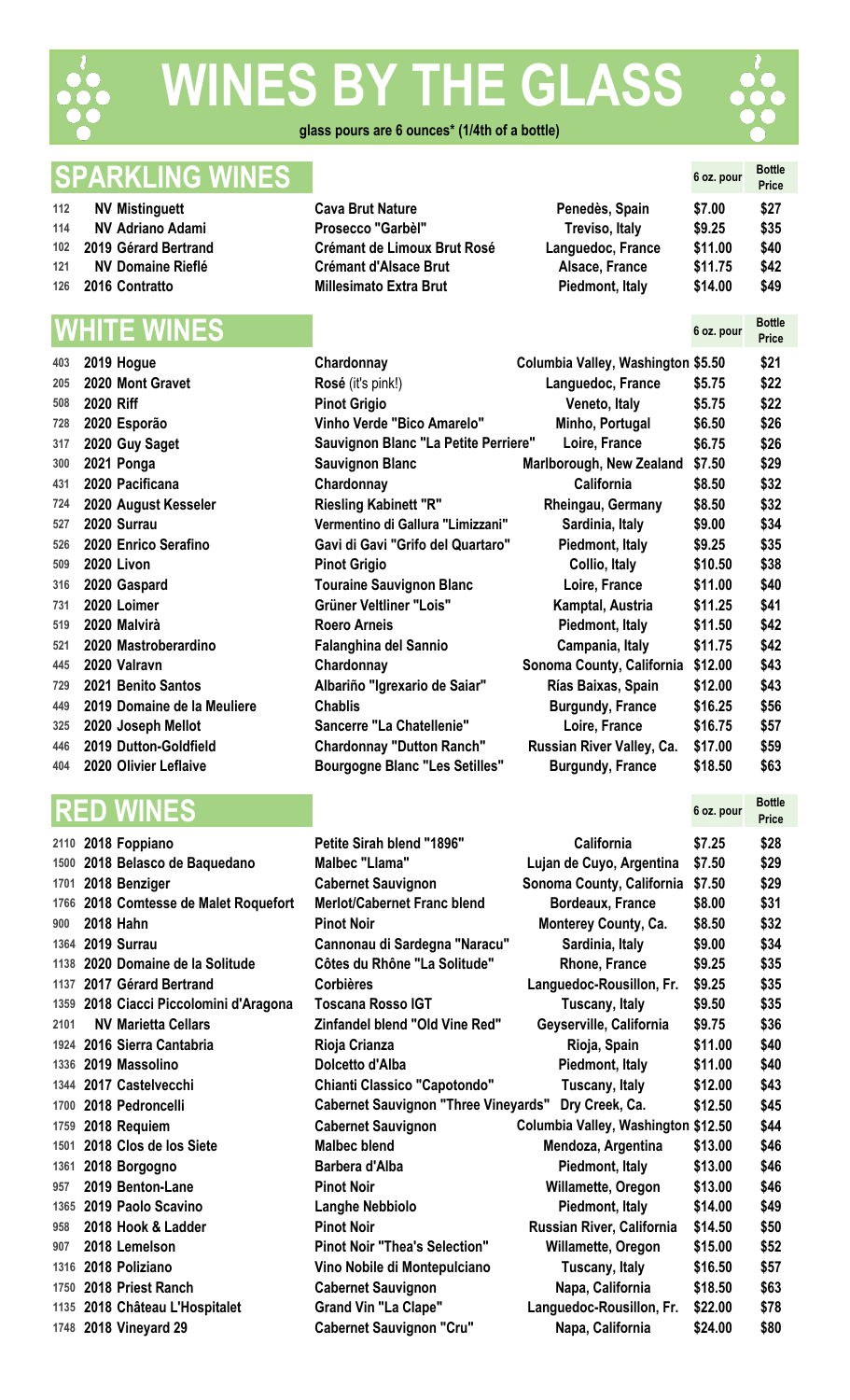# **WHITE WINES** 80

### **SPARKLING WINES**

- **2018 Schramsberg Brut Blanc de Blancs NV Drappier Brut "Carte d'Or"**
- **NV Gonet-Medeville Extra Brut Rosé**

### **ITALIAN WHITES**

| 506 2018 Feudi di San Gregorio   | Falanghina                  | Campania, Italy   | \$46 |
|----------------------------------|-----------------------------|-------------------|------|
| 522 2019 Tenuta delle Terre Nere | Etna Bianco                 | Sicily, Italy     | \$48 |
| 525 <b>2020 Terlan</b>           | <b>Pinot Bianco</b>         | Alto Adige, Italy | \$49 |
| 524 2020 Angelo Negro            | Roero Arneis "Serra Lupini" | Piedmont, Italy   | \$50 |

### **SAUVIGNON BLANC**

| 318 | 2021 Jules Taylor     |
|-----|-----------------------|
| 312 | 2020 Coquerel         |
| 320 | 2019 Cliff Lede       |
| 321 | 2021 Shaw & Smith     |
| 324 | 2020 François Crochet |
| 314 | 2019 Marc Deschamps   |
|     |                       |

# **CHARDONNAY**

- **DOMEST**
- **2018 Le P'tit Paysan Chardonnay "Jacks Hill" Monterey County, Ca. \$40 2019** Left Coast **Chardonnay "Truffle Hill" 2020 Matthiasson Chardonnay "Linda Vista" Napa, California \$60 2017 Gran Moraine Chardonnay Yamhill-Carlton, Oregon \$91 2018 Mayacamas Chardonnay**

#### **IMPORTED**

 **2019 Domaine de la Croix Senaillet Mâcon-Davayé Burgundy, France \$38 2019 Louis Latour Montagny "La Grand Roche" Burgundy, France \$64 2018 Francine & Olivier Savary Chablis Burgundy, France \$72 2018 Alvina Pernot Bourgogne Blanc Burgundy, France \$78 2015 Louis Michel Chablis Premier Cru "Butteaux" Burgundy, France \$95 2018 Thierry et Pascale Matrot Meursault "Les Chevalieres" Burgundy, France \$125 2018 Joseph Drouhin Chassagne-Montrachet Burgundy, France \$164 2016 Olivier Leflaive Puligny-Montrachet Burgundy, France \$183**

### **OTHER WHITE WINES** AND ONE PINK WINE

 **2019 Quinta do Ameal Vinho Verde "Loureiro" Minho, Portugal \$32 2020 Aigner Grüner Veltliner "Sandgrube" Kremstal, Austria \$37 2018 Claude Branger Muscadet Sèvre et Maine Loire, France \$46 2021 Rose Gold Rosé Côtes de Provence, France \$48 2017 Maximin Grünhäuser Riesling Kabinett "Herrenberg" Mosel, Germany \$71 2019 Famille Perrin Châteauneuf-du-Pape Blanc Rhone, France \$76 2016 Brendan Stater-West Saumur "Les Chapaudaises" Loire, France \$85**

 **2015** Louis Picamelot **Crémant de Bourgogne Extra Brut 2018** Mélanie Pfister **127 Extra Brut Crémant d'Alsace "Breit" NV Demière-Ansiot Brut Grand Cru Blanc de Blancs Champagne, France \$100** 109 NV Roger Coulon **Brut "Réserve de l'Hommée" 1er Cru** 

 **2021 July 2021 March 2021 March 2021 March 2021 March 2021 March 2021 Sauvignon Blanc "Le Petit" Sauvignon Blanc Sauvignon Blanc Sancerre "Les Perrois"** Pouilly Fumé "Les Champs de Cri"

 **2019 Failla Chardonnay Sonoma Coast, California \$63 2019 Peay Chardonnay Sonoma Coast, California \$73 2019 Carpenter Chardonnay "Stone Vineyard" Alexander Valley, California \$75 2018** Evening Land **Chardonnay "Seven Springs" 2019 Shafer Chardonnay "Red Shoulder Ranch" Napa, California \$113 2019 Kistler Chardonnay "Les Noisetiers" Sonoma Coast, California \$123 2016 Bergström Chardonnay "Sigrid" Willamette, Oregon \$157**





| <b>Burgundy, France</b> | \$56  |
|-------------------------|-------|
| Alsace, France          | \$68  |
| Napa, California        | \$87  |
| Champagne, France       | \$88  |
| Champagne, France       | \$100 |
| Champagne, France       | \$112 |
| Champagne, France       | \$143 |
|                         |       |

| Campania, Italy   | \$46 |
|-------------------|------|
| Sicily, Italy     | \$48 |
| Alto Adige, Italy | \$49 |
| Piedmont, Italy   | \$50 |

| Marlborough, New Zealand         | \$43 |
|----------------------------------|------|
| Napa, California                 | \$49 |
| Napa, California                 | \$50 |
| <b>Adelaide Hills, Australia</b> | \$58 |
| Loire, France                    | \$65 |
| Loire, France                    | \$76 |

| Monterey County, Ca.            | \$40  |
|---------------------------------|-------|
| Willamette, Oregon              | \$46  |
| Napa, California                | \$60  |
| Sonoma Coast, California        | \$63  |
| Sonoma Coast, California        | \$73  |
| Alexander Valley, California    | \$75  |
| <b>Eola-Amity Hills, Oregon</b> | \$77  |
| Yamhill-Carlton, Oregon         | \$91  |
| <b>Mount Veeder, California</b> | \$92  |
| Napa, California                | \$113 |
| Sonoma Coast, California        | \$123 |
| Willamette, Oregon              | \$157 |

| <b>Burgundy, France</b> | \$38  |
|-------------------------|-------|
| <b>Burgundy, France</b> | \$64  |
| <b>Burgundy, France</b> | \$72  |
| <b>Burgundy, France</b> | \$78  |
| <b>Burgundy, France</b> | \$95  |
| <b>Burgundy, France</b> | \$125 |
| <b>Burgundy, France</b> | \$164 |
| <b>Burgundy, France</b> | \$183 |

| Minho, Portugal           | \$32 |
|---------------------------|------|
| Kremstal, Austria         | \$37 |
| Loire, France             | \$46 |
| Côtes de Provence, France | \$48 |
| <b>Mosel, Germany</b>     | \$71 |
| <b>Rhone, France</b>      | \$76 |
| Loire, France             | \$85 |
|                           |      |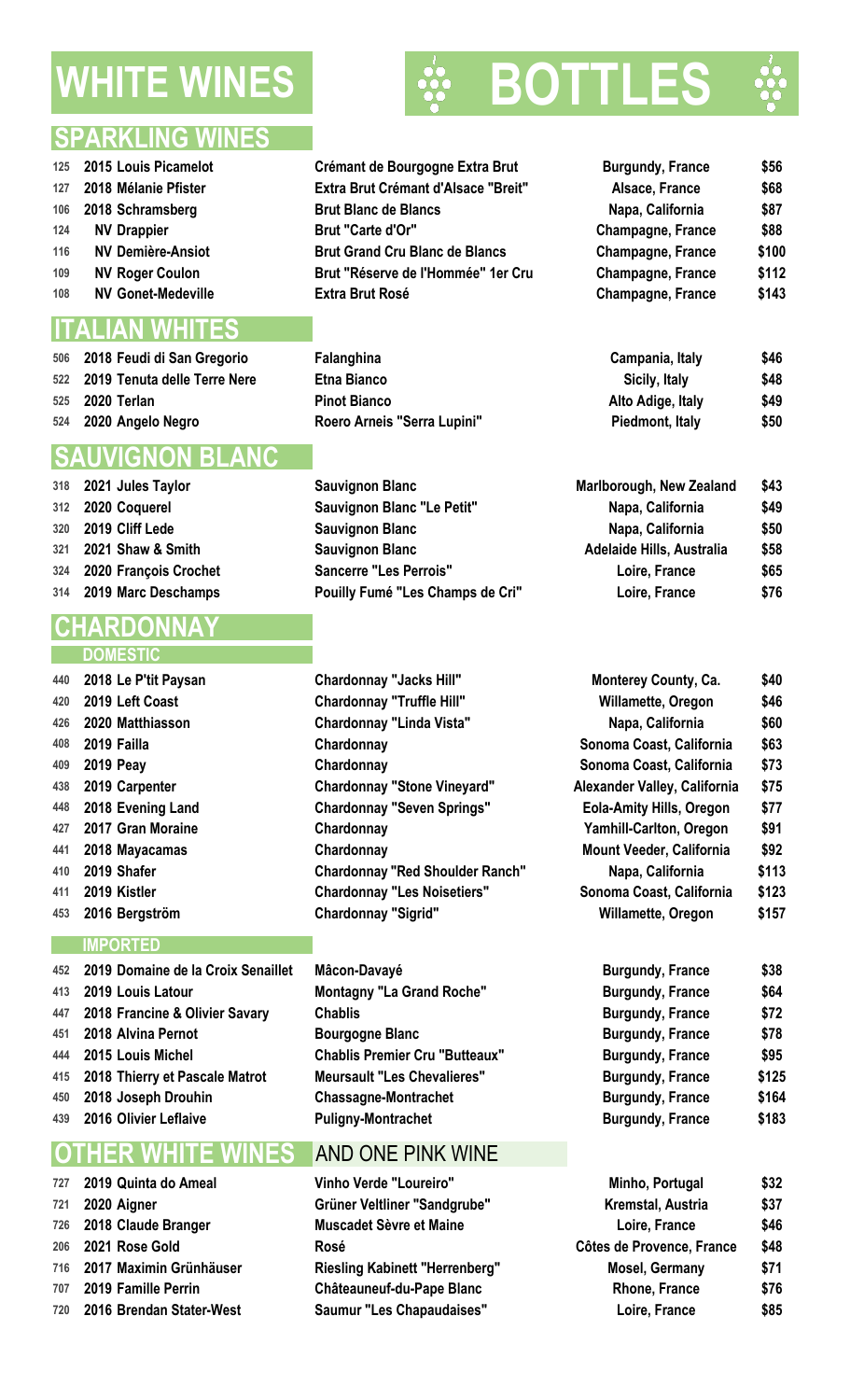# **RED WINES**

### **ITALIAN WINES TUSCANY**

| 1305 2019 Palagetto                                                      | <b>Chianti Colli Senesi</b>         | Tuscany, Italy  | \$36  |
|--------------------------------------------------------------------------|-------------------------------------|-----------------|-------|
| 1358 2016 Brusco dei Barbi                                               | <b>Toscana Rosso IGT</b>            | Tuscany, Italy  | \$47  |
| 1307 2017 Fattoria Rodano                                                | <b>Chianti Classico</b>             | Tuscany, Italy  | \$49  |
| 1312 2017 Tenuta di Arceno                                               | <b>IL Fauno di Arcanum IGT</b>      | Tuscany, Italy  | \$62  |
| 1350 2019 Altesino                                                       | Rosso di Montalcino                 | Tuscany, Italy  | \$63  |
| 1343 2018   Veroni                                                       | Chianti Rufina Riserva "Quona"      | Tuscany, Italy  | \$64  |
| 1355 2015 Mazzei                                                         | Maremma Toscana "Tenuta Belguardo"  | Tuscany, Italy  | \$122 |
| 1338 2016 Ciacci Piccolomini d'Aragona                                   | <b>Brunello di Montalcino</b>       | Tuscany, Italy  | \$129 |
| 1351 2013 Fuligni                                                        | <b>Brunello di Montalcino</b>       | Tuscany, Italy  | \$138 |
| 1357 2016 Montevertine                                                   | <b>Toscana Rosso IGT</b>            | Tuscany, Italy  | \$145 |
| <b>PIEDMONT</b>                                                          |                                     |                 |       |
| 1356 2019 Luigi Giordano                                                 | <b>Barbera d'Alba "Buschet"</b>     | Piedmont, Italy | \$51  |
| 1311 2015 Elvio Cogno                                                    | Dolcetto d'Alba "Mandorlo"          | Piedmont, Italy | \$52  |
| 1362 2019 Enrico Serafino                                                | Langhe Nebbiolo "Picotener"         | Piedmont, Italy | \$54  |
| 1308 2017 Marchesi Incisa Della Rocchetta Barbera d'Asti "Sant'Emiliano" |                                     | Piedmont, Italy | \$59  |
| 1318 2015 Pecchenino                                                     | Dolcetto di Dogliani "Bricco Botti" | Piedmont, Italy | \$76  |

 **2016 Boffa Carlo Barbaresco "Pajè" Piedmont, Italy \$99 2016 Giovanni Viberti Barolo "Buon Padre" Piedmont, Italy \$101 2016 G.D. Vajra Barolo "Bricco delle Viole" Piedmont, Italy \$168 2013 Bruno Rocca Barbaresco "Rabaja" Piedmont, Italy \$184 2011 Vietti Barolo "Ravera" Piedmont, Italy \$257**

 **2019 Remo Farina Valpolicella Superiore Ripasso Veneto, Italy \$46 2018 Pietradolce Etna Rosso Sicily, Italy \$49 2017 Allegrini Amarone della Valpolicella Classico Veneto, Italy \$126**

# **SYRAH, GRENACHE & RELATED BLENDS**

**OTHER ITALIAN REGIONS**

| 1121 2019 Stolpman                                    | Syrah                                      | <b>Ballard Canyon, California</b> | \$64  |
|-------------------------------------------------------|--------------------------------------------|-----------------------------------|-------|
| 1109 2017 Mourchon                                    | <b>Cotes du Rhone "Grand Reserve"</b>      | <b>Rhone, France</b>              | \$66  |
| 1139 2016 Saint-Damien                                | <b>Gigondas Vieilles Vignes</b>            | <b>Rhone, France</b>              | \$74  |
| 1114 2013 Emmanuel Darnaud                            | <b>Crozes-Hermitage "Les Trois Chênes"</b> | <b>Rhone, France</b>              | \$76  |
| 1141 2019 Jean-Louis Chave                            | Saint-Joseph "Offerus"                     | Rhone, France                     | \$78  |
| 1112 2018 A. A. Baadenhorst Family Wines Shiraz Blend |                                            | <b>Swartland, South Africa</b>    | \$90  |
| 1140 2019 Ferraton Père & Fils                        | Châteauneuf-du-Pape "Le Parvis"            | <b>Rhone, France</b>              | \$101 |
| 1117 2013 Lionnet                                     | <b>Cornas "Terre Brulée"</b>               | <b>Rhone, France</b>              | \$118 |
| 1142 2017 Bernard Burgaud                             | Côte Rôtie                                 | <b>Rhone, France</b>              | \$160 |
| 1119 2012 Georges Vernay                              | Côte Rôtie "Blonde du Seigneur"            | <b>Rhone, France</b>              | \$171 |
| 1120 2010 Les Vins de Vienne                          | Hermitage "Les Chirats de St. Christophe"  | Rhone, France                     | \$216 |
| 1116 2014 M. Chapoutier                               | Châteauneuf-du-Pape "Barbe Rac"            | <b>Rhone, France</b>              | \$297 |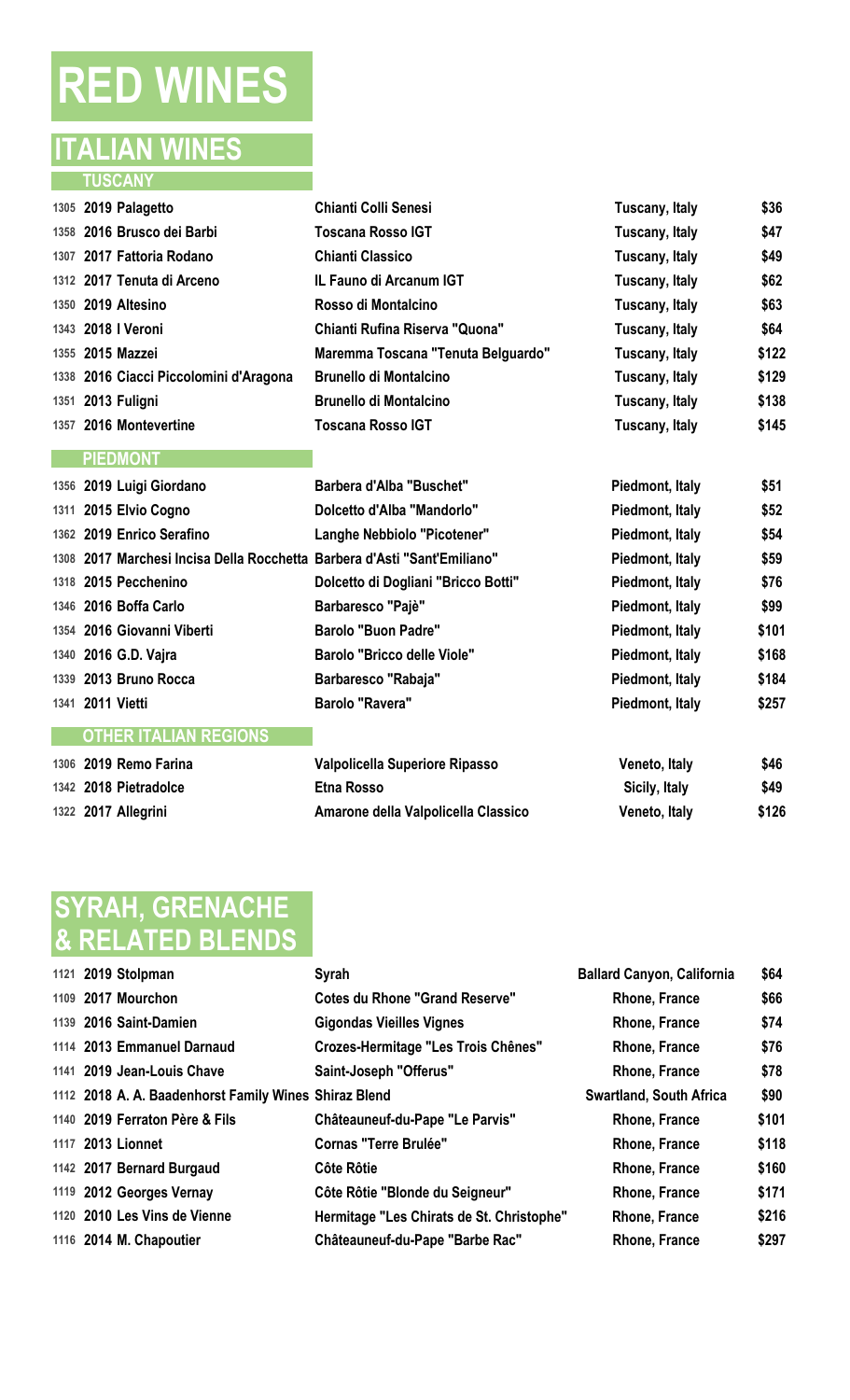# **PINOT NOIR AND GAMAY**

#### **DOMESTIC**

|     | 956 2020 Presqu'ile        | <b>Pinot Noir</b>                 | Santa Barbara County, Ca.   | \$56 |
|-----|----------------------------|-----------------------------------|-----------------------------|------|
| 905 | 2017 Spy Valley            | <b>Pinot Noir</b>                 | Marlborough, New Zealand    | \$57 |
| 952 | 2020 Cristom               | <b>Pinot Noir</b>                 | <b>Willamette, Oregon</b>   | \$71 |
|     | 912 2018 Shea Wine Cellars | Pinot Noir "Shea Vineyard"        | Willamette, Oregon          | \$73 |
| 949 | 2018 Resign                | <b>Pinot Noir "The Liberator"</b> | Russian River Valley, Ca.   | \$75 |
| 906 | <b>2018 FEL</b>            | <b>Pinot Noir</b>                 | Anderson Valley, California | \$77 |
| 933 | 2019 Gran Moraine          | <b>Pinot Noir</b>                 | Yamhill-Carlton, Oregon     | \$79 |
| 909 | 2018 Dutton-Goldfield      | <b>Pinot Noir "Dutton Ranch"</b>  | Russian River Valley, Ca.   | \$80 |
|     | 955 2019 EnRoute           | <b>Pinot Noir "Les Pommiers"</b>  | Russian River Valley, Ca.   | \$82 |
| 911 | 2017 Lioco                 | <b>Pinot Noir</b>                 | Sonoma Coast, California    | \$88 |
| 908 | 2019 Lucienne              | Pinot Noir "Smith Vineyard"       | Santa Lucia Highlands, Ca.  | \$92 |
| 926 | 2017 Emeritus              | Pinot Noir "Hallberg Ranch"       | Russian River Valley, Ca.   | \$94 |
|     | 939 2019 Beaux Frères      | <b>Pinot Noir</b>                 | <b>Willamette, Oregon</b>   | \$12 |
|     |                            |                                   |                             |      |

### **IMPORTED**

| 950 | 2018 Gilbert Chetaille |
|-----|------------------------|
| 948 | 2016 Mee Godard        |
| 954 | 2017 Meix Foulot       |
| 951 | 2018 Huguenot          |
| 922 | 2012 Michel Magnien    |
| 930 | 2016 Louis Latour      |
| 934 | 2018 Joseph Drouhin    |
| 923 | 2011 Henri Gouges      |
| 929 | 2017 Bruno Clair       |

# **CABERNET SAUVIGNON, MERLOT AND BLENDS**

### **DOMESTIC**

|      | 1743 NV Two Mountain       |
|------|----------------------------|
|      | 1706 2019 Bench            |
|      | 1707 2018 Marietta         |
|      | 1765 2018 Amavi            |
|      | 1753 2018 Swanson          |
|      | 1757 2019 Trentadue        |
|      | 1756 2017 Hawkes           |
|      | 1709 2019 Treana           |
|      | 1714 2014 Weese            |
| 1716 | <b>NV The Turk</b>         |
|      | 1763 2016 Topping & Legnon |
|      | 1728 2018 Groth            |
|      | 1767 2019 TATE             |
|      | 1764 2016 Heitz Cellar     |
|      | 1715 2019 Chappellet       |
|      | 1718 2016 Coup de Foudre   |
|      | 1745 2014 Kathryn Kennedy  |
|      |                            |

### **IMPORTED CABS & BLENDS**

| 1744 2015 Château du Raux           | <b>Haut-Medoc</b>           | Bordeaux, France        | \$51 |
|-------------------------------------|-----------------------------|-------------------------|------|
| 1722 2016 Château Saint-Georges     | Saint-Georges-Saint-Émilion | <b>Bordeaux, France</b> | \$75 |
| 1721 2018 Château Respide-Medeville | Graves                      | <b>Bordeaux, France</b> | \$76 |
| 1758 2019 Château Lalande           | Saint-Julien                | <b>Bordeaux, France</b> | \$82 |
| 1752 2017 Château Picque Caillou    | Pessac-Léognan              | <b>Bordeaux, France</b> | \$87 |

| FIIIOL NOIL                        |
|------------------------------------|
| <b>Pinot Noir</b>                  |
| Pinot Noir                         |
| Pinot Noir "Shea Vineyard"         |
| <b>Pinot Noir "The Liberator"</b>  |
| Pinot Noir                         |
| Pinot Noir                         |
| <b>Pinot Noir "Dutton Ranch"</b>   |
| <b>Pinot Noir "Les Pommiers"</b>   |
| Pinot Noir                         |
| <b>Pinot Noir "Smith Vineyard"</b> |
| <b>Pinot Noir "Hallberg Ranch"</b> |
| Dinnt Nnir                         |

| 950 2018 Gilbert Chetaille | Côte de Brouilly                           | <b>Beaujolais, France</b> | \$62  |
|----------------------------|--------------------------------------------|---------------------------|-------|
| 948 2016 Mee Godard        | <b>Morgon "Corcelette"</b>                 | <b>Beaujolais, France</b> | \$76  |
| 954 2017 Meix Foulot       | <b>Mercurey Rouge</b>                      | <b>Burgundy, France</b>   | \$91  |
| 951 2018 Huguenot          | <b>Marsannay Rouge</b>                     | <b>Burgundy, France</b>   | \$98  |
| 922 2012 Michel Magnien    | <b>Vosne-Romanee Vieilles Vignes</b>       | <b>Burgundy, France</b>   | \$134 |
| 930 2016 Louis Latour      | Gevrey-Chambertin                          | <b>Burgundy, France</b>   | \$149 |
| 934 2018 Joseph Drouhin    | Gevrey-Chambertin                          | <b>Burgundy, France</b>   | \$156 |
| 923 2011 Henri Gouges      | <b>Nuits-Saint-Georges "Les Vaucrains"</b> | <b>Burgundy, France</b>   | \$227 |
| 929 2017 Bruno Clair       | <b>Chambolle-Musigny "Les Véroilles"</b>   | <b>Burgundy, France</b>   | \$237 |
|                            |                                            |                           |       |

| <b>NV Two Mountain</b>     | "Hidden Horse" Blend (Cabernet/Merlot)     | Rattlesnake Hills, Wa.         | \$34  |
|----------------------------|--------------------------------------------|--------------------------------|-------|
| 1706 2019 Bench            | <b>Cabernet Sauvignon</b>                  | Sonoma County, California      | \$46  |
| 1707 2018 Marietta         | <b>Cabernet Sauvignon "Arme"</b>           | Alexander Valley, California   | \$48  |
| 1765 2018 Amavi            | <b>Cabernet Sauvignon</b>                  | Walla Walla Valley, Wa.        | \$57  |
| 1753 2018 Swanson          | <b>Merlot</b>                              | Napa, California               | \$62  |
| 1757 2019 Trentadue        | <b>Cabernet Sauvignon "La Storia"</b>      | Alexander Valley, California   | \$64  |
| 1756 2017 Hawkes           | <b>Cabernet Sauvignon</b>                  | Alexander Valley, California   | \$76  |
| 1709 2019 Treana           | <b>Cabernet Sauvignon blend</b>            | Paso Robles, California        | \$85  |
| 1714 2014 Weese            | <b>Cabernet Sauvignon "Rockpile"</b>       | Sonoma County, California      | \$99  |
| <b>NV The Turk</b>         | <b>Cabernet Sauvingon blend (1.5L)</b>     | Paso Robles, California        | \$100 |
| 1763 2016 Topping & Legnon | <b>Cabernet Sauvignon blend</b>            | <b>North Coast, California</b> | \$101 |
| 1728 2018 Groth            | <b>Cabernet Sauvignon</b>                  | Oakville, California           | \$110 |
| 1767 2019 TATE             | <b>Cabernet Sauvignon "Spring Street"</b>  | Napa, California               | \$120 |
| 1764 2016 Heitz Cellar     | <b>Cabernet Sauvignon</b>                  | Napa, California               | \$121 |
| 1715 2019 Chappellet       | <b>Cabernet Sauvignon "Signature"</b>      | Napa, California               | \$168 |
| 1718 2016 Coup de Foudre   | <b>Cabernet Sauvignon</b>                  | Napa, California               | \$199 |
| 1745 2014 Kathryn Kennedy  | <b>Cabernet Sauvignon "Estate"</b>         | Santa Cruz Mountains, Ca.      | \$272 |
| 1768 2018 Joseph Phelps    | <b>Cabernet Sauvignon blend "Insignia"</b> | Napa, California               | \$395 |
|                            |                                            |                                |       |

| 1744 2015 Château du Raux           | Haut-Médoc                  | <b>Bordeaux, France</b> | \$51 |
|-------------------------------------|-----------------------------|-------------------------|------|
| 1722 2016 Château Saint-Georges     | Saint-Georges-Saint-Émilion | <b>Bordeaux, France</b> | \$75 |
| 1721 2018 Château Respide-Medeville | Graves                      | <b>Bordeaux, France</b> | \$76 |
| 1758 2019 Château Lalande           | Saint-Julien                | <b>Bordeaux, France</b> | \$82 |
| 1752 2017 Château Picque Caillou    | Pessac-Léognan              | <b>Bordeaux, France</b> | \$87 |

|     | 956    2020 Presqu'ile     | <b>Pinot Noir</b>                  | Santa Barbara County, Ca.      | \$56  |
|-----|----------------------------|------------------------------------|--------------------------------|-------|
|     | 905 2017 Spy Valley        | <b>Pinot Noir</b>                  | Marlborough, New Zealand       | \$57  |
|     | 952 2020 Cristom           | <b>Pinot Noir</b>                  | Willamette, Oregon             | \$71  |
|     | 912 2018 Shea Wine Cellars | Pinot Noir "Shea Vineyard"         | Willamette, Oregon             | \$73  |
|     | 949 2018 Resign            | <b>Pinot Noir "The Liberator"</b>  | Russian River Valley, Ca.      | \$75  |
|     | 906 2018 FEL               | <b>Pinot Noir</b>                  | Anderson Valley, California    | \$77  |
|     | 933 2019 Gran Moraine      | <b>Pinot Noir</b>                  | <b>Yamhill-Carlton, Oregon</b> | \$79  |
|     | 909 2018 Dutton-Goldfield  | <b>Pinot Noir "Dutton Ranch"</b>   | Russian River Valley, Ca.      | \$80  |
|     | 955 2019 EnRoute           | <b>Pinot Noir "Les Pommiers"</b>   | Russian River Valley, Ca.      | \$82  |
| 911 | 2017 Lioco                 | <b>Pinot Noir</b>                  | Sonoma Coast, California       | \$88  |
|     | 908 2019 Lucienne          | <b>Pinot Noir "Smith Vineyard"</b> | Santa Lucia Highlands, Ca.     | \$92  |
|     | 926 2017 Emeritus          | Pinot Noir "Hallberg Ranch"        | Russian River Valley, Ca.      | \$94  |
|     | 939 2019 Beaux Frères      | <b>Pinot Noir</b>                  | Willamette, Oregon             | \$124 |
|     |                            |                                    |                                |       |

| <b>Beaujolais, France</b> | \$62  |
|---------------------------|-------|
| Beaujolais, France        | \$76  |
| <b>Burgundy, France</b>   | \$91  |
| <b>Burgundy, France</b>   | \$98  |
| <b>Burgundy, France</b>   | \$134 |
| <b>Burgundy, France</b>   | \$149 |
| <b>Burgundy, France</b>   | \$156 |
| <b>Burgundy, France</b>   | \$227 |
| <b>Burgundy, France</b>   | \$237 |

| Rattlesnake Hills, Wa.       | \$34  |
|------------------------------|-------|
| Sonoma County, California    | \$46  |
| Alexander Valley, California | \$48  |
| Walla Walla Valley, Wa.      | \$57  |
| Napa, California             | \$62  |
| Alexander Valley, California | \$64  |
| Alexander Valley, California | \$76  |
| Paso Robles, California      | \$85  |
| Sonoma County, California    | \$99  |
| Paso Robles, California      | \$100 |
| North Coast, California      | \$10  |
| Oakville, California         | \$11  |
| Napa, California             | \$120 |
| Napa, California             | \$12′ |
| Napa, California             | \$168 |
| Napa, California             | \$199 |
| Santa Cruz Mountains, Ca.    | \$272 |
| Napa, California             | \$39  |
|                              |       |
|                              |       |

| Borgeaux, France | งวา  |
|------------------|------|
| Bordeaux, France | \$75 |
| Bordeaux, France | \$76 |
| Bordeaux, France | \$82 |
| Bordeaux, France | \$87 |